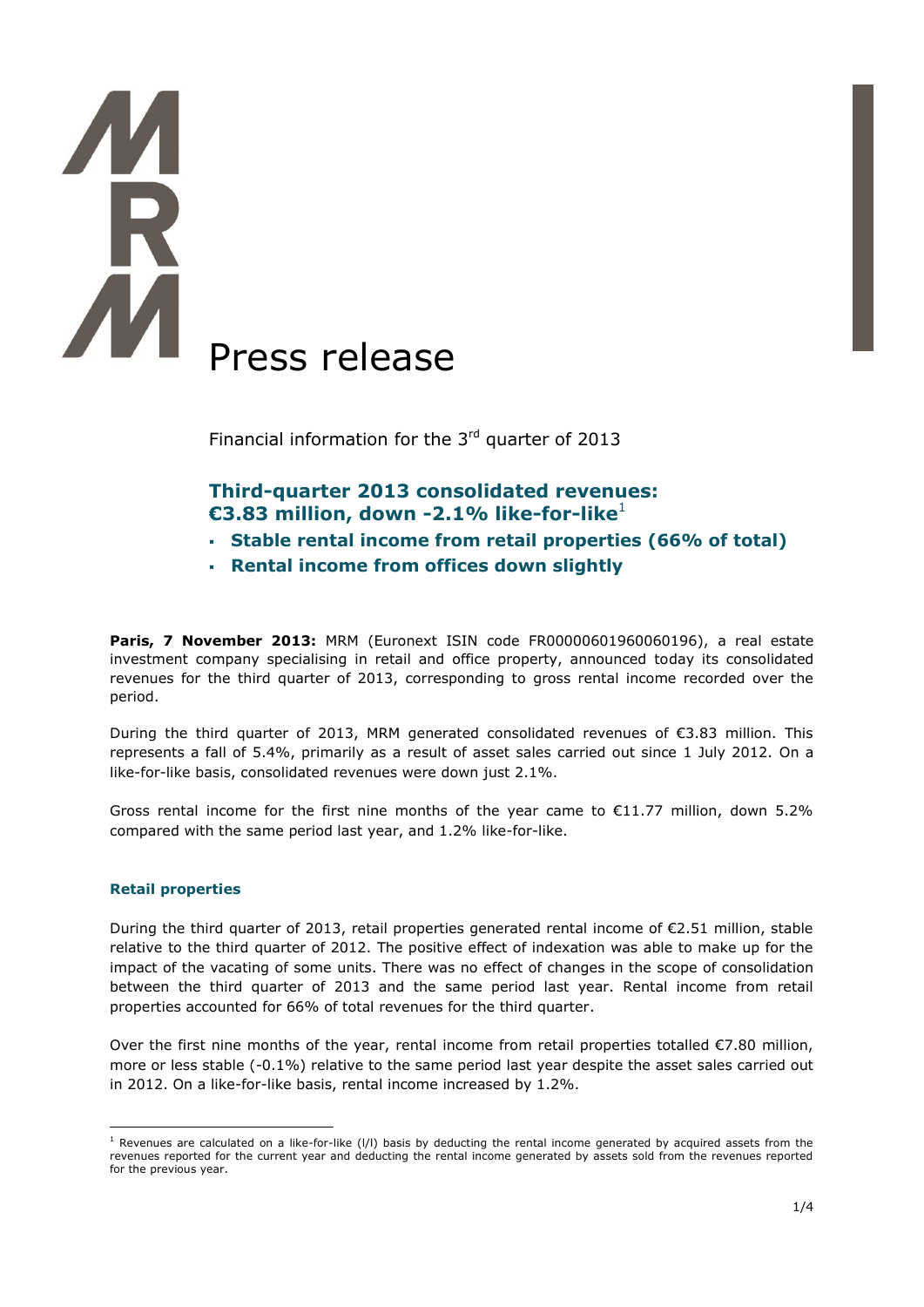### **Offices**

Rental income from office properties came to  $\epsilon$ 1.32 million in the third quarter of 2013, down relative to €1.54 million in the third quarter of 2012. This fall is mainly due to the sale of the building on Rue Niepce in Paris, which was finalised in late September 2012. On a like-for-like basis, rental income dropped by 5.9% as a result of the vacating of office space during previous quarters. New leases signed for some of these properties did not have a full impact on third quarter revenues. Indexation had a slightly positive effect.

Over the first nine months of the year, rental income from office properties totalled  $\epsilon$ 3.97 million, down 13.8% compared with the same period in 2012, mainly due to the asset sales carried out in 2012. On a like-for-like basis, rental income was down just 5.6%.

The two leases signed since restructuring works were completed at the Nova building in La Garenne-Colombes, which represent 25% of the total area of the building, are due to come into effect in the fourth quarter of 2013.

| <b>Consolidated</b><br>revenues<br>In $\epsilon$ million | Q <sub>3</sub><br>2013 | $%$ of<br>total | Q <sub>3</sub><br>2012 | Change    | Change<br>$1/I^1$ | 9 mo<br>2013 | $%$ of<br>total | 9 mo<br>$2012^3$ | Change   | Change<br>$1/I^1$ |
|----------------------------------------------------------|------------------------|-----------------|------------------------|-----------|-------------------|--------------|-----------------|------------------|----------|-------------------|
| Retail                                                   | 2.51                   | 66%             | 2.51                   | $+0.0\%$  | $+0.0\%$          | 7.80         | 66%             | 7.81             | $-0.1\%$ | $+1.2%$           |
| <b>Offices</b>                                           | 1.32                   | 34%             | 1.54                   | $-14.4\%$ | $-5.9%$           | 3.97         | 34%             | 4.60             | -13.8%   | $-5.6\%$          |
| <b>Total gross</b><br>rental income                      | 3.83                   | 100%            | 4.05                   | $-5.4\%$  | $-2.1\%$          | 11.77        | 100%            | 12.41            | $-5.2\%$ | $-1.2%$           |

*(Unaudited figures)*

# **Financial situation and outlook**

MRM did not carry out any asset sales or make any significant investments during the third quarter. The Group's debt as at 30 September remains broadly unchanged relative to the level as at 30 June 2013.

While also actively continuing to focus on the letting of vacant space, MRM is working on the implementation of the new strategy consisting in refocusing its activities on retail investments and gradually selling off its office properties.

### **Calendar**

Revenues for the fourth quarter of 2013 and 2013 full-year results are due on 27 February 2014 before market opening and will be presented during an information meeting to be held on the same day.

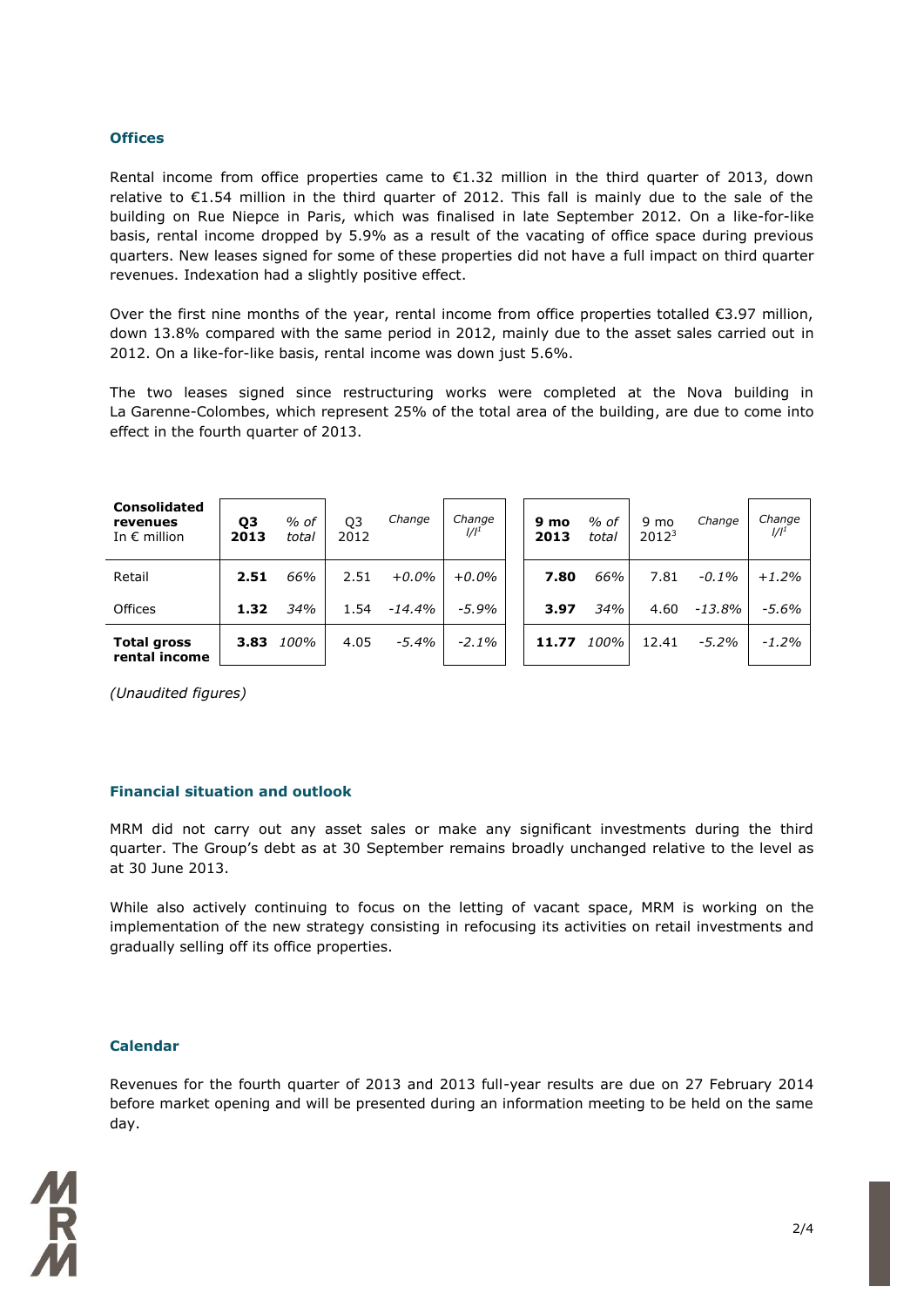### **About MRM**

MRM is a listed real estate company with a portfolio worth €268.0 million (excluding transfer taxes) as at 30 June 2013, comprising retail properties (57.5%) and offices (42.5%). Since 29 May 2013, SCOR SE has been MRM's main shareholder, holding a 59.9% stake. On the same day, MRM and its subsidiaries have concluded with CBRE Global Investors a new real estate asset management agreement. MRM is listed in compartment C of NYSE Euronext Paris (ISIN: FR0000060196 - Bloomberg code: MRM:FP – Reuters code: MRM.PA). It opted for the SIIC status on 1 January 2008.

### **For more information**

### **MRM contacts:**

5, avenue Kléber 54, rue de Clichy 75795 Paris Cedex 16 75009 Paris France **France France France** T +33 (0)1 58 44 71 98 T +33 (0)1 53 32 61 51 relation\_finances@mrminvest.com isabelle.laurent@ddbfinancial.fr

**Site Internet : www.mrminvest.com**

Isabelle Laurent **MRM** DDB Financial